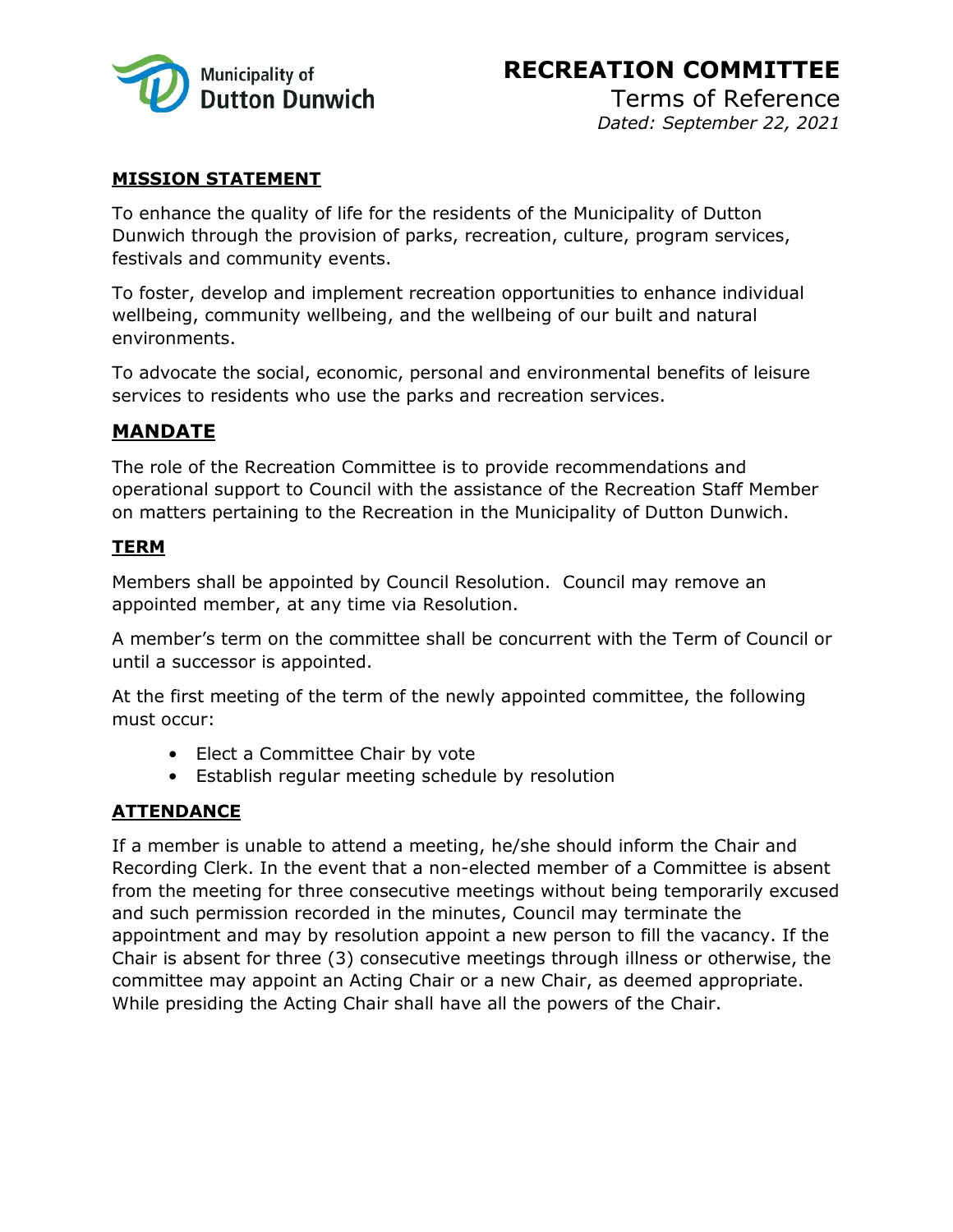

Terms of Reference *Dated: September 22, 2021*

### **COMPOSITION**

The Committee shall be comprised of seven (7) voting members who must be residents of Dutton Dunwich and demonstrate interest and commitment to the delivery of quality municipal recreation services, programs and facilities and are willing to work toward the effective implementation of strategic direction whom collectively comprise a balanced representation of the community.

Of the voting members, a Chair and Vice Chair shall be elected by majority vote. The term of the Chair shall be one (1) year term with renewal up to 2 extra one (1) year terms.

Members of Council or Municipal Staff may be appointed to be Chair for a shortterm basis under specific circumstances such as; if the Chair position is vacated and no chair has been elected at the date of meeting, etc. If a Chair or Vice Chair is not present, members are to select an acting Chair to serve in the same capacity for the duration of that meeting.

The Committee shall also consist of one member of Council appointed by the Dutton Dunwich Council whom shall have full voting privileges.

All members are to be appointed by way of Council resolution. Criteria to be considered by Council in selecting Committee members is attached.

A Recreation Staff member will serve as a staff resource to the Committee. Other Municipal staff and delegates may be invited to provide input at times, however, they are not to be counted towards quorum and do not have voting privileges.

## **ROLE(S)**

#### **1. Role of the Dutton Dunwich Recreation Committee:**

- Foster the creation, development, and operation of recreation partnerships, programs, facilities, events, services, and parks;
- Provide recommendations to Council on matters pertaining to policies, practices and programs concerning parks, recreation and beautification;
- Support and advocate for recreation development through internal programs, events and community partnerships;
- Provide a forum for citizens to raise issues and concerns regarding recreation, parks and leisure;
- Promote volunteerism through support of projects and services related to parks, recreation and culture;
- Form sub committees to address specific projects as required; a member of the committee will be assigned as chair overseeing the tasks of any such sub committee and to report on the sub committee progress at regular committee meetings;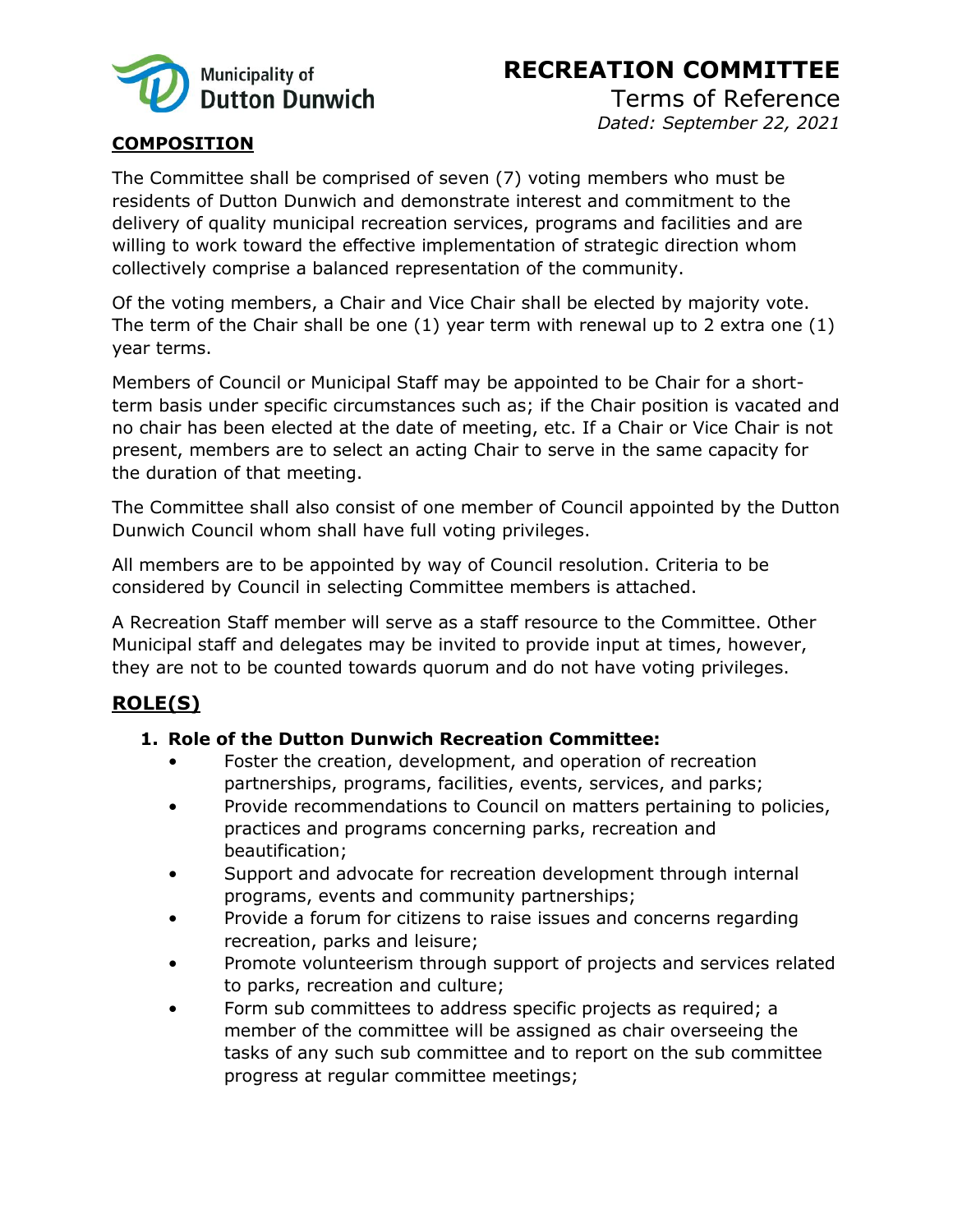

Terms of Reference *Dated: September 22, 2021*

Recognize that long-term strategic planning is required, planning for the maintenance and management of facilities needs to be prioritized, and fundraising efforts

## **2. Role of Committee Chair:**

The Chair is responsible for ensuring the effective operation of the Committee and its roles in accordance with the municipality's meeting procedures. Specifically, the Chair shall be responsible for:

- Calling meetings to order;
- Conducting meetings in accordance with the municipality's Procedural By-law #2020-72
- Encouraging an informal atmosphere to encourage the exchange of ideas;
- Acting as spokesperson; and,
- Representing the Dutton Dunwich Recreation Committee when necessary

## **3. Role of Committee Members:**

- Perform duties in a manner that maintains and enhances public confidence in the integrity, objectivity and impartiality of the Municipality;
- Adhere to the Municipal Conflict of Interest Act and clearly identify any items of pecuniary interest before they are discussed and refrain from discussing and voting on same;
- Not benefit from the use of information acquired during the course of official duties that is not generally available to the public;
- Be professional, courteous and respectful with other members, Council, administration and the general public. In doing so will not publicly criticize Elected Officials, administration or other members and respect the decisions of Council;
- Maintain confidentiality when necessary, and ensure personal information controlled by the Municipality is used or disclosed in compliance with the Municipal Freedom of Information and Protection of Privacy Act (MFIPPA);
- Understand the committee's relationship to Council;
- Strive to attend all scheduled meetings and advise in advance when unable to attend (to determine if there is going to be a quorum);
- Prepare for meetings by reading agendas and any background information supplied and by actively participating in the discussion and decision making process;
- Undertake any work assigned, including special projects and research, between meetings;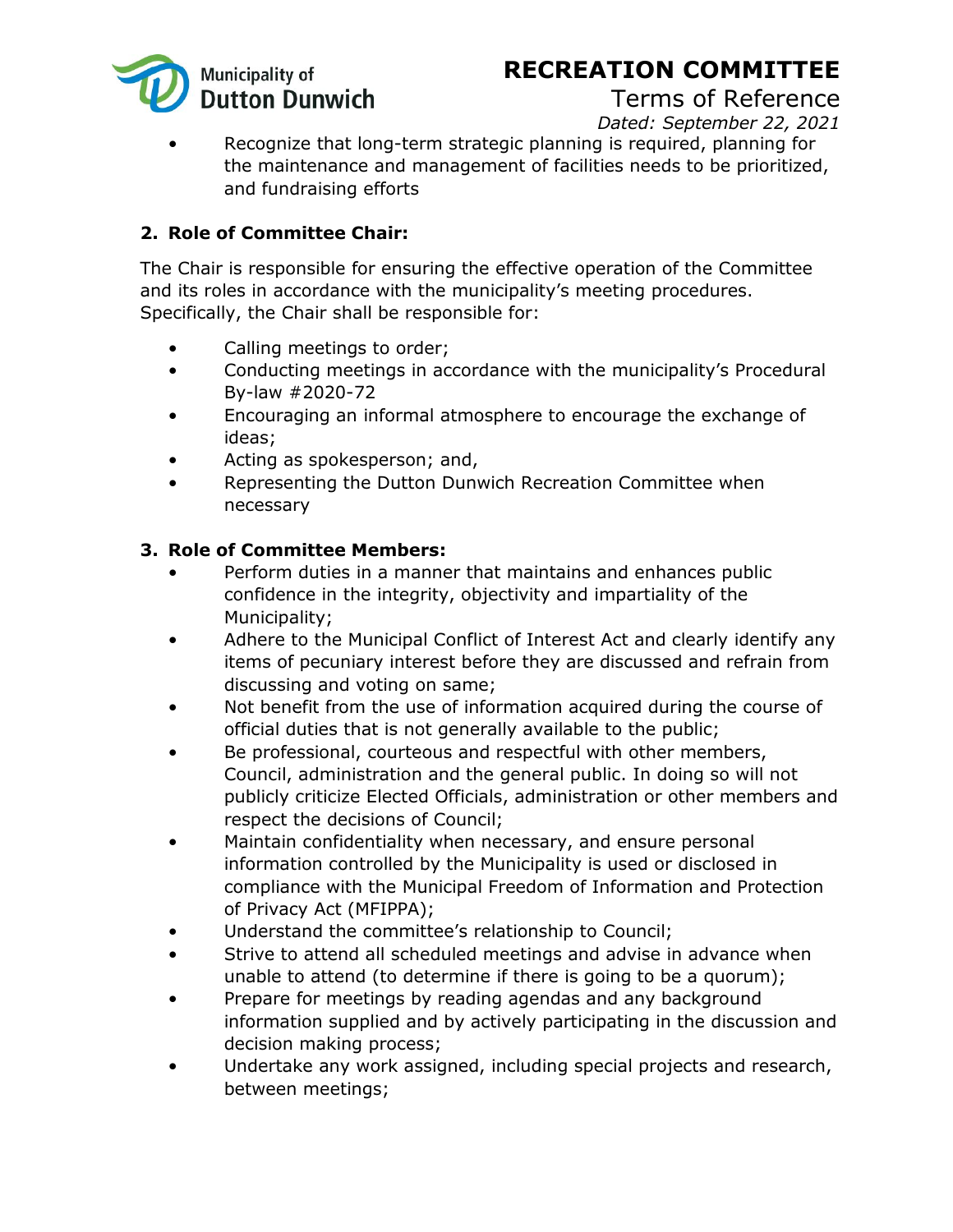

Terms of Reference

*Dated: September 22, 2021*

- Operate under the Municipality's Procedural By-law #2020-72, as well as other Municipal policies and procedures where applicable;
- Respect that actions taken and/or recommendations shall reflect the majority view of the committee.

## **4. Role of Council Member Representative:**

Council Members appointed to the Committee have all of the rights and privileges of any other member, including voting.

In addition, the Council member is also responsible for:

- Liaising between Council and the committee, providing information and clarification;
- Ensuring members are aware of Council issues that may affect the goals and objectives of the committee, including past actions of Council;
- When necessary and appropriate, explain the rationale behind the committee's recommendation when brought forward to Council.

## **5. Role of Recreation Staff Member:**

As a non-voting member, the responsibilities of the Recreation staff liaison are to:

- Provide guidance and advice and remain impartial during discussions of committee matters with all members;
- Prepare any necessary reports for Council's consideration;
- Ensure that any recommendations proposed by the committee do not contradict the Municipality's budget, by-laws or policies and procedures.

### **DECISION MAKING**

### **1. Voting**

Where possible, decisions will be made by way of consensus. When a resolution is to go to Council, a resolution must be moved and seconded and recorded in writing prior to voting. A resolution is deemed to be carried if the majority of members present vote in the affirmative. The Committee shall not reconsider a previous resolution, unless directed to do so by Council.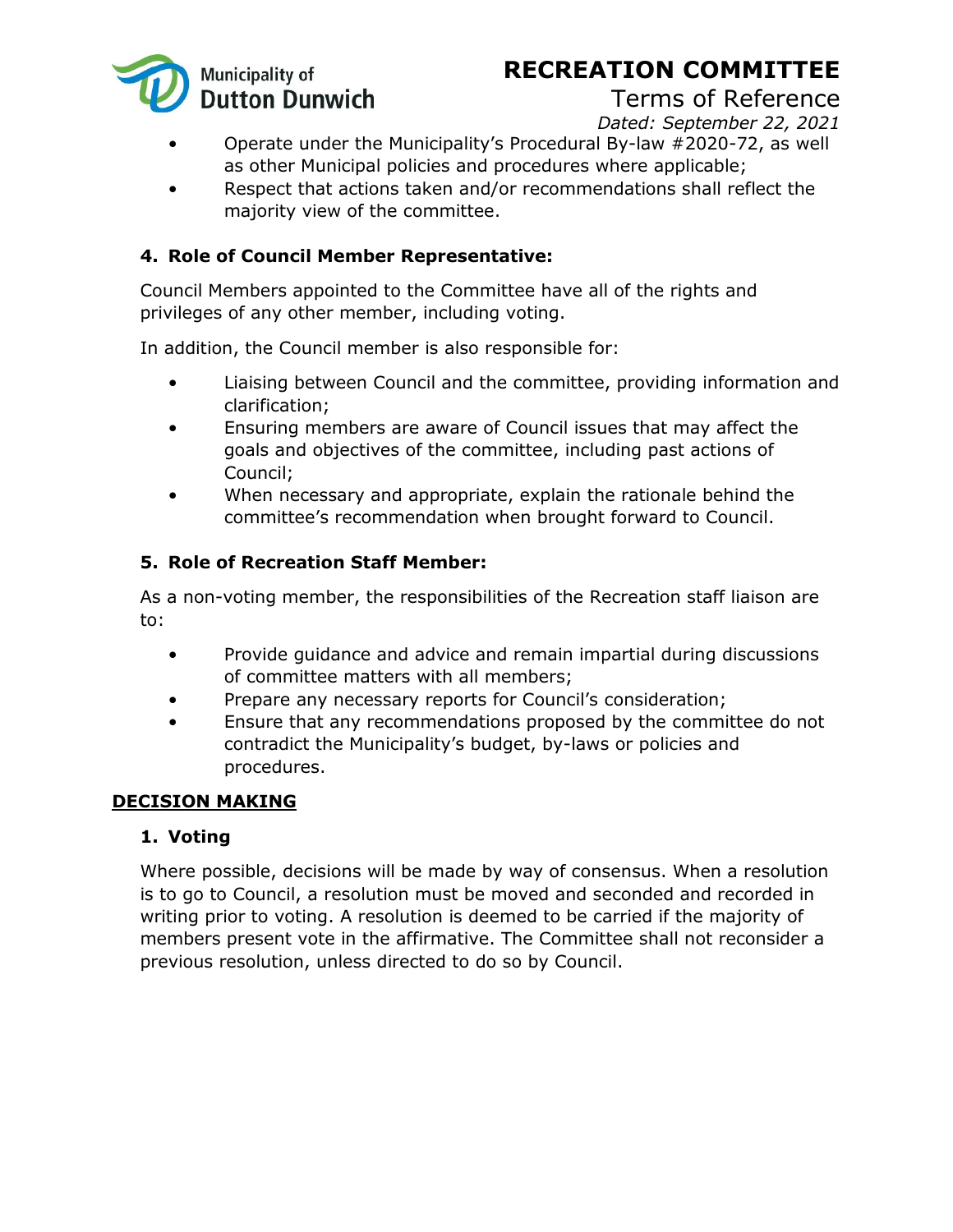

Terms of Reference *Dated: September 22, 2021*

## **2. Quorum**

Quorum shall be a simple majority of the total number of Committee members (i.e. 50% plus one).

If determined practical, a meeting may proceed without a quorum, however, substantive recommendations are not to be fully ratified until supported by the majority of members.

If no quorum is present and there are time constraints with respect to a specific item on the agenda, the Chair may canvass members through alternative means (ie telephone/email/face to face) to determine Committee support for that item.

## **3. Reporting**

The Council Representative will be the Council Member Representative to Council for the Committee. The Committee does have delegated authority. Recommendations requiring expenditures, reports or staff actions must first be considered by staff and/or Council. Council may cause the Committee to review and report on matters pertaining to the Committee's mandate. The Council Member Representative appointed by Council (or delegate), shall regularly report to council on the work of this committee.

#### **MEETING STRUCTURE AND FORMAT**

#### **1. Meetings**

The committee will meet regularly bi-monthly, and may meet at any other such time as the committee deems appropriate.

The committee will conduct its meetings in public, in an accessible location.

Committee meetings are open to the public and are subject to the provisions of Section 239 of the Municipal Act, 2001. Members of the public who are in attendance shall not interfere with the conduct of the Committee.

The Recreation Staff Member, other Municipal Staff from other departments and/or members of other agencies may attend meetings as required to provide expertise, support or report on various matters. The Recreation Staff Member will also provide reports to Council for review.

The Municipality of Dutton Dunwich Procedural By-law #2020-72 shall be followed for all matters not specifically addressed within this document. These Terms of Reference are established by Council and can only be altered by Council.

## **2. Agenda & Minutes**

Agendas for each meeting will be distributed to members in advance along with the minutes of the previous meeting. Minutes from the Recreation Committee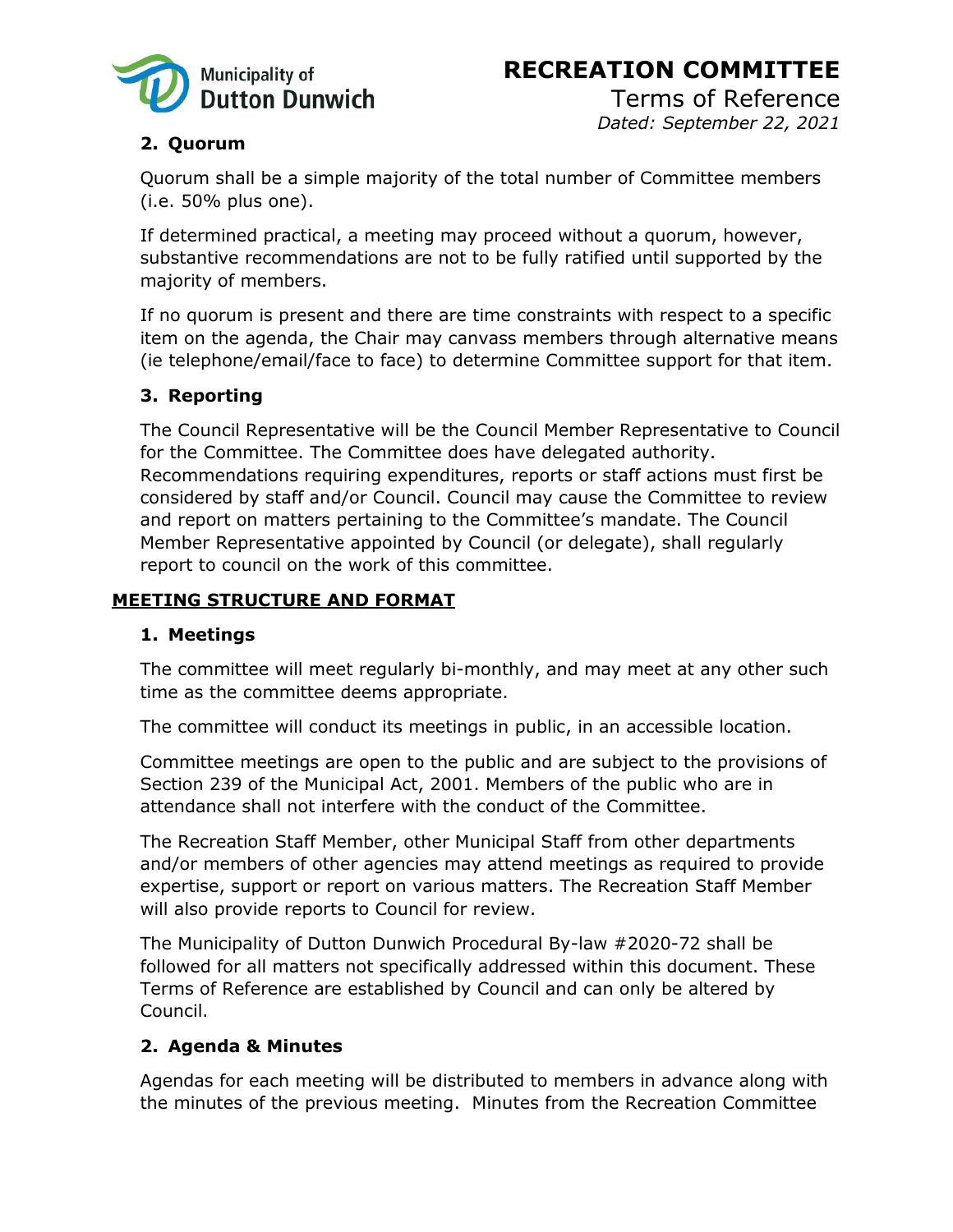# **Municipality of Dutton Dunwich**

# **RECREATION COMMITTEE**

Terms of Reference *Dated: September 22, 2021*

meeting will be received by Council and substantive recommendations will be forwarded to staff for review and action if deemed necessary. Recommendations must relate to the Committee's mandate.

## **3. Sub-Committees**

At times, there may be a call for sub committees. These committees will meet until the outlined tasks have been completed. Sub Committees may include; special events, fundraising/grants, volunteer recruitment/retention, parks, facilities, splash pad/pool, child/youth, and community engagement. Minutes from these sub committee meetings will be reported by the sub committee chair to the full committee. In consultation with the Committee and Council, the Recreation Staff Member will generate content for each meeting to ensure progress of the Committee's work.

## **4. Code of Conduct & Conflicts of Interest**

Committee members shall, at all times follow the policies and procedures set out in the Municipality of Dutton Dunwich *Code of Conduct Policy*.

A conflict of interest may arise for committee members appointed by Council when personal or business interests clashes with, or affect the duties and decisions of the committee. These members are required to adhere to the *Municipal Conflict of Interest Act and the Municipality's Conflict of Interest Policy*, which contains strict rules regulating participation in matters to which there is a direct or indirect pecuniary interest. The onus to declare a conflict of interest lies with the member and not municipal staff.

At a meeting at which a member discloses an interest, or as soon as possible afterwards, the member shall file a written statement of the interest and its general nature with the clerk of the municipality or the recording clerk of the committee.

Committee members can seek advice from the Municipality's Integrity Commissioner respecting obligations under the Municipality's Code of Conduct for Council, Committees and Boards, local ethical behaviour procedures, rules or policies governing the members, and the *Municipal Conflict of Interest Act*.

### **BUDGET & EXPENSES**

In the event a committee has been approved a budget to carry out the mandate of the committee, the Recreation Staff Member shall oversee the finances of the committee and ensure that all purchases are in accordance with the Municipality's Procurement Policy.

Expenses incurred by a committee against an approved budget shall be detailed in the meeting minutes.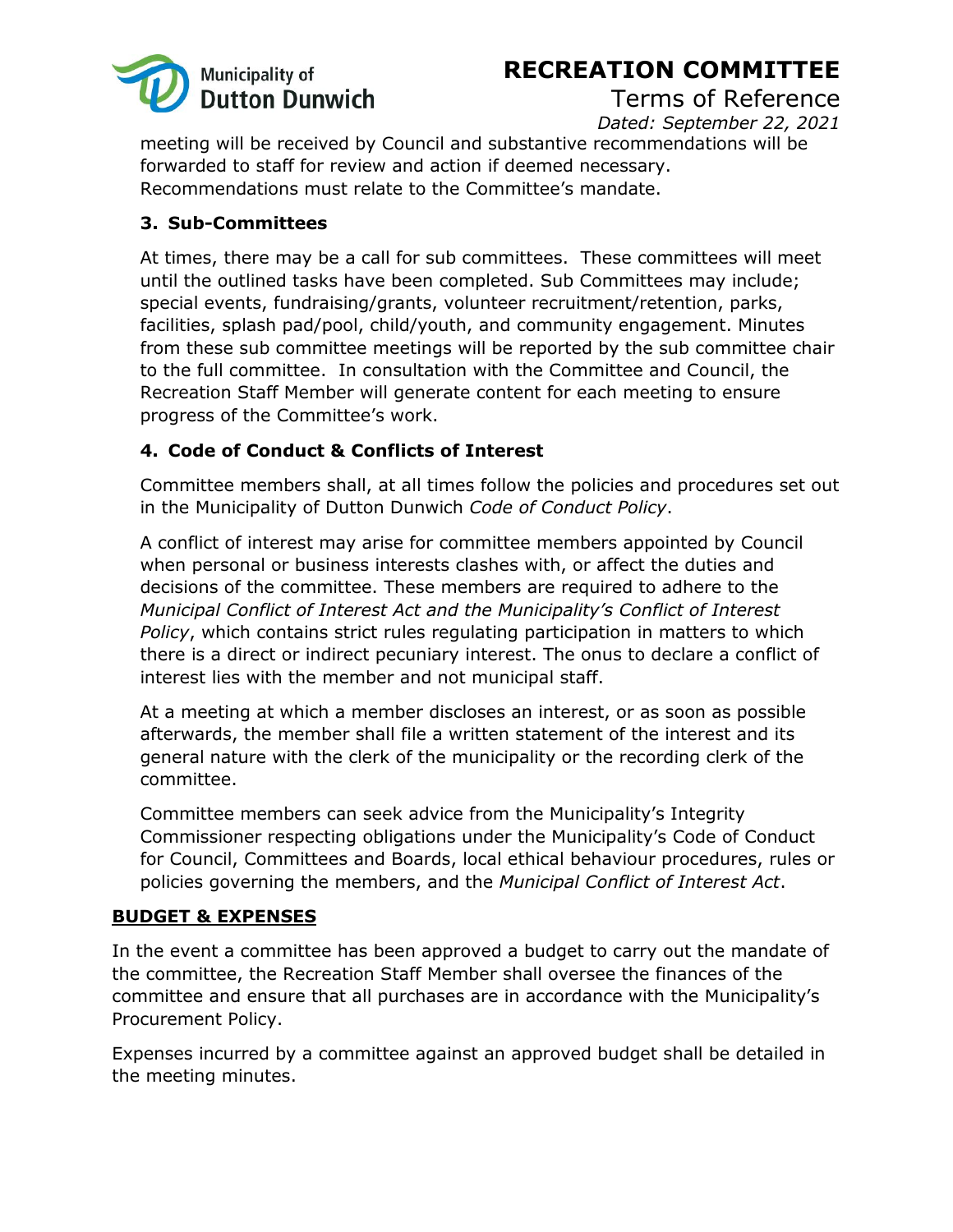

Terms of Reference *Dated: September 22, 2021*

#### **APPENDIX "A"**

Criteria for Selecting Committee

1. The Council of the Municipality of Dutton Dunwich shall use the following criteria in selecting members to serve on the Dutton Dunwich Recreation Committee:

- The Committee shall be comprised of individuals who have a wide range of skills and wish to serve the community by volunteering time for the betterment of recreation in the Municipality of Dutton Dunwich.
- In selecting Committee members, Council shall strive to achieve gender equality, geographic diversity and representation from various cultural and recreational groups.
- Members willing to bring new perspectives to the Committee in priority areas of recreation including: service delivery, youth programming, seniors programming, community engagement, fundraising, accessibility, volunteer recruitment and retention
- Demonstrated commitment and connections with other community/networks.
- Business or governance experience on other boards, committees or community groups would be an asset.
- 2. Prospective members must be able to:
	- work in a co-operative manner with other Committee members,
	- consult with community members on recreation related issues,
	- commit to a two year term
	- attend regularly-scheduled Committee meetings one (1) evening monthly as required, and
	- attend special meetings, sub committee meetings, or meetings of Council, as may be required.